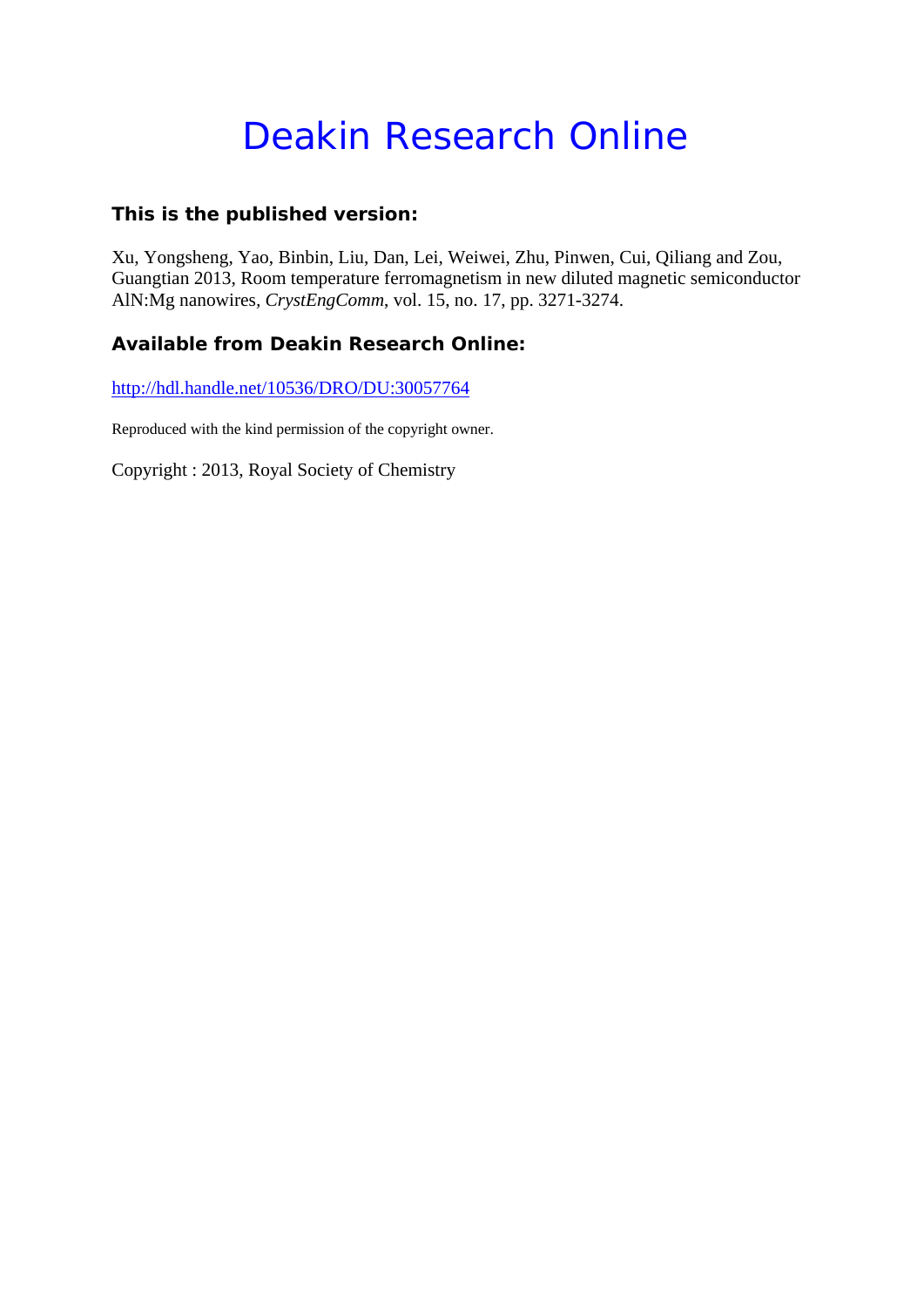# **CrystEngComm**

# **COMMUNICATION**

# Room temperature ferromagnetism in new diluted magnetic semiconductor AlN:Mg nanowirest

Cite this: [CrystEngComm](http://dx.doi.org/10.1039/c3ce26920e), 2013, 15, 3271

Received 26th November 2012, Accepted 14th February 2013

Yongsheng Xu,<sup>a</sup> Binbin Yao,<sup>a</sup> Dan Liu,<sup>b</sup> Weiwei Lei,\*b Pinwen Zhu,<sup>a</sup> Qiliang Cui\*a and Guangtian Zou<sup>a</sup>

DOI: 10.1039/c3ce26920e

www.rsc.org/crystengcomm

Room-temperature ferromagnetism has been observed in Mgdoped AlN (AlN:Mg) nanowires. The saturation magnetization and the coercivity of the AlN:Mg nanowires are about 0.051 emu  $g^{-1}$  and 127 Oe, respectively. The Al vacancy and substitutional Mg could play very important roles in room temperature ferromagnetism. These findings confirmed the room temperature ferromagnetism in diluted magnetic semiconductor AlN:Mg nanowires by doping with the nonmagnetic element Mg.

In the past couple of decades, a great deal of effort has been devoted to the exploration of new multifunctional spintronics materials for practical applications. While the ferromagnetism in a diluted magnetic semiconductor (DMS) such as (In, Mn)As was discovered, $1,2$  it is desirable to fabricate a novel material including both charge carriers and localized spins which may open up a new branch of magneto-electronic materials science area.<sup>3</sup> Among the most promising candidates of DMS, much interest has been focused on III–V semiconductor based DMSs. They have demonstrated a successful combination of high optoelectronic properties and very unique room-temperature ferromagnetism properties (low magnetization and high spin polarization), which can lead to potential industrial applications in the emerging field of spintronics.<sup>3–7</sup> Numerous efforts have been made to study III–V semiconductor based DMSs both experimentally and theoretically. For example, the magnetic transition metals such as Mn, Cr, Fe, Co, V, and Ni have been widely used as magnetic dopants to fabricate GaN, GaAs, and AlN based DMSs to raise the Curie temperature  $(T_c)$  above the room temperature.<sup>8–13</sup> However, the origin of ferromagnetism in DMSs are still being debated theoretically.14–16 Recently, it has been reported that dopant semiconductors with intrinsically nonmagnetic elements (Cu, Sc and Y etc.) also exhibit room-temperature ferromagnetism by introducing a high concentration of magnetic ions. $17-19$  In

addition, magnetism in the geometry of one-dimensional chains has been predicted in atoms with only s- or sp-valence electrons, like Na, Mg, Al, and Si. $^{20}$  Cai et al. also studied the electronic and optical properties of Zn and Mg doped AIN using density functional theory.<sup>21</sup> First-principle calculation by Tang et al. indicated that double Mg atom doped passivated AlN nanowires display ferromagnetic properties.<sup>22</sup> Recently, Hui et al. observed ferromagnetism in AlN:Mg zigzag nanowires. $^{23}$  Using ab initio calculation, Wu et al. also predicted that room temperature ferromagnetism may be expected in AlN doped with  $7\%$  Mg.<sup>24</sup> Therefore, we decided to explore the possibility of synthesizing AlN:Mg nanowires as a diluted magnetic semiconductor. Nanowires offer thermodynamical stability and one-dimensional structural features, which may be helpful in developing spintronic devices.25 **Published on 15 February 2013. Published on 16 February 2013. Published on 16 February 2013. Published on 16 February 2013. Published Dealth Conservation 2013. Published Dealth Conservation 2013. Published Dea** 

In previous reports, we have shown the experimental fabrication of a DMS in AlN nanoprisms doped with nonmagnetic rareearth-elements, Sc and  $Y^{17,18}$  In order to explore new nanoscale DMS materials and to verify the theoretical prediction of a potential room temperature ferromagnetism produced by AlN:Mg, $^{22,24}$  we set out to fabricate a DMS in AlN nanowires doped with a nonmagnetic element, magnesium, using the simple arc discharge plasma method. Nanowires have many advantages over thin films in the study of ferromagnetism in DMS, including nanoscale size, low dimensionality, and single-crystallinity.<sup>4,7,8</sup> The magnetic characterization of the fabricated AlN:Mg nanowires shows that they have room temperature ferromagnetism, with saturation magnetization and coercive fields  $(H_c)$  being 0.051 emu  $g^{-1}$  and 127 Oe, respectively. These findings confirm that it is possible to produce DMSs in AlN nanowires without doping magnetic element.

The AlN:Mg nanowires were synthesized in an improved arc discharge plasma setup.17 Al (purity 99.99%), Mg (purity 99.99%) and  $N_2$  gas (purity 99.99%) were used as sources. The  $N_2$  pressure was at 40 kPa, input current was maintained at 100 A, and the voltage was slightly higher than 25 V. After reaction for 10 min, a large number of cotton-like samples deposited on the substrate. Phase, structural and chemical composition analyses of the AlN:Mg nanowires were carried out using X-ray diffraction (XRD)

<sup>&</sup>lt;sup>a</sup>State Key Laboratory of Superhard Materials, Jilin University, Changchun 130012, People's Republic of China. E-mail: cql@jlu.edu.cn

b Institute for Frontier Materials, Deakin University, Victoria 3216, Australia. E-mail: weiwei.lei@deakin.edu.au

<sup>3</sup> Electronic supplementary information (ESI) available: crystal structure, XPS and photoluminescence spectra. See DOI: 10.1039/c3ce26920e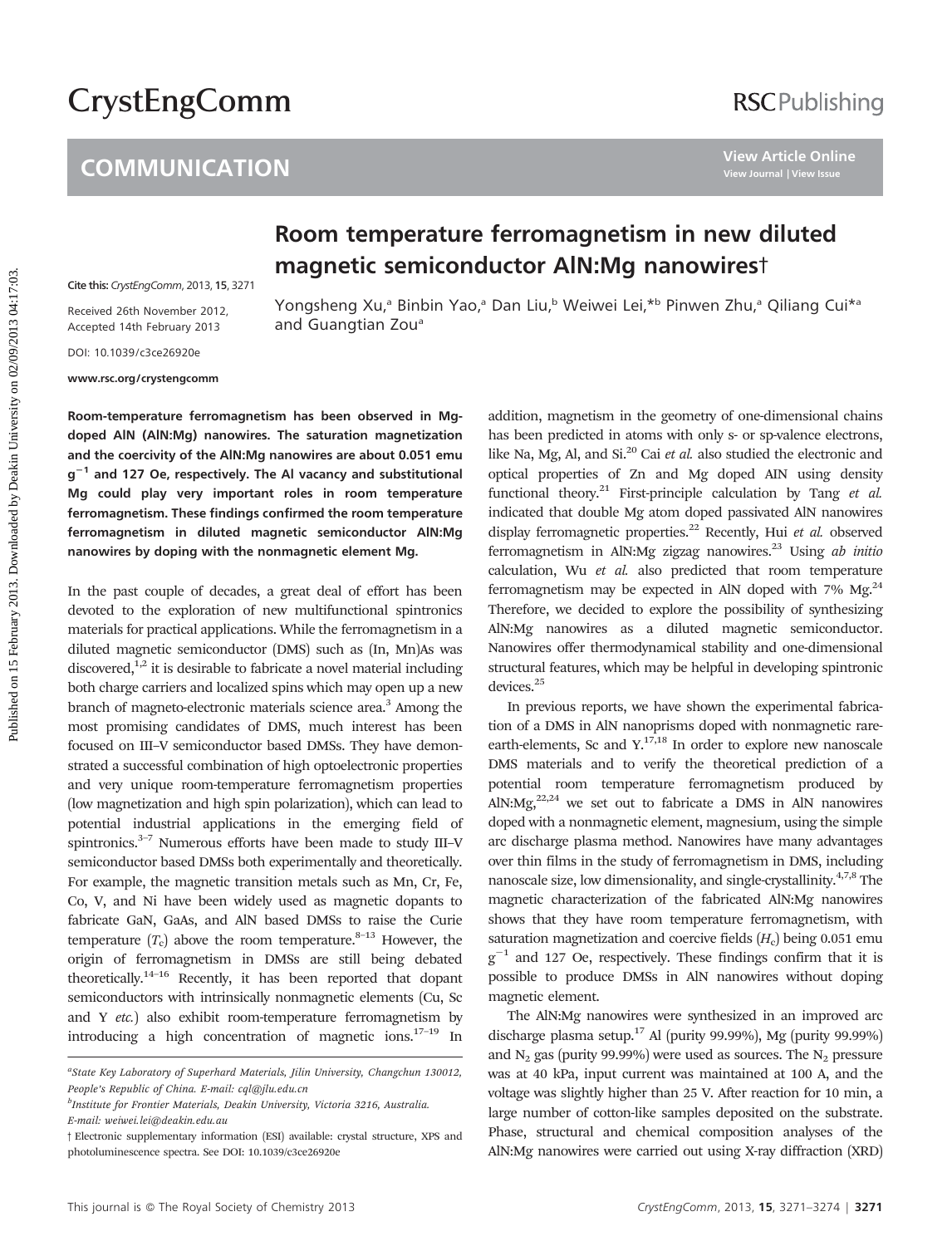

Fig. 1 XRD of the sample with indexed peaks.

with Cu Ka radiation, Raman spectroscopy, scanning electron microscopy (SEM), transmission electron microcopy (TEM), and energy-dispersive X-ray spectroscopy (EDX). The magnetic properties were measured using a vibrating sample magnetometer (VSM) at room temperature.

Fig. 1 displays the powder XRD pattern of the sample. All peaks can be readily indexed to wurtzite-structure (space group: P63mc (no. 186)) AlN (JCPDS file No. 08-0262), showing only a single phase. No peaks corresponding to Al metal or Al–Mg alloy could be found in the XRD patterns.

Scanning electron microscopy (SEM) images of the assynthesized AlN:Mg nanowires (Fig. 2a–c) show that the product consists primarily of 1D structures with diameters of the order of  $200$  nm and lengths greatly exceeding 5  $\mu$ m, a very high aspect ratio. Energy dispersive spectroscopy (EDS) analysis (Fig. 2d) reveals the doping of Mg ions in AlN corresponds to a



Fig. 3 (a) TEM image of the typical nanowire. (b) HRTEM lattice image the surface of a nanowire, its FFT patterns inserted.

concentration of approximately 3%. Other impurity phases have not been detected.

The morphology and structure of the AlN:Mg nanowires have been characterized in further detail using TEM and HRTEM. Fig. 3a shows a typical TEM image of one nanowire. It shows that the nanowire is very straight with a diameter of approximately 250 nm, consistent with the SEM observation. Fig. 3b presents the corresponding HRTEM lattice image taken from the nanowire surface (recorded from the rectangular area in Fig. 3a). The distance between adjacent lattice planes is about 0.234 nm, which corresponds well with the d-spacing of (101) crystal planes of hexagonal wurtzite AlN, suggesting a growth direction of the nanowire in the [101] direction. The insert in Fig. 3b shows a fast Fourier transform (FFT) of the image, which further demonstrates that the as-grown nanowire is single crystalline and grows along the [101] direction.

Raman scattering is a useful tool for the characterization of nanomaterials. The space group of the hexagonal wurtzite AlN crystal is  $P63mc$  with all atoms occupying the  $C_{3v}$  sites. Six firstorder Raman active modes,  $2E_2$ ,  $1A_1$ (transverse optical (TO)),  $1A_1$ (longitudinal optical (LO)),  $1E_1(TO)$ , and  $1E_1(LO)$ , may be present.<sup>26</sup> Fig. 4 shows the Raman spectrum of the AlN:Mg



Fig. 2 (a) and (b) Low-magnification SEM image of AlN:Mg nanowires; (c) highmagnification SEM image of a nanowire; (d) EDS spectrum of AlN:Mg nanowires.



Fig. 4 The Raman spectrum of the as-grown AIN and AIN:Mg nanowires.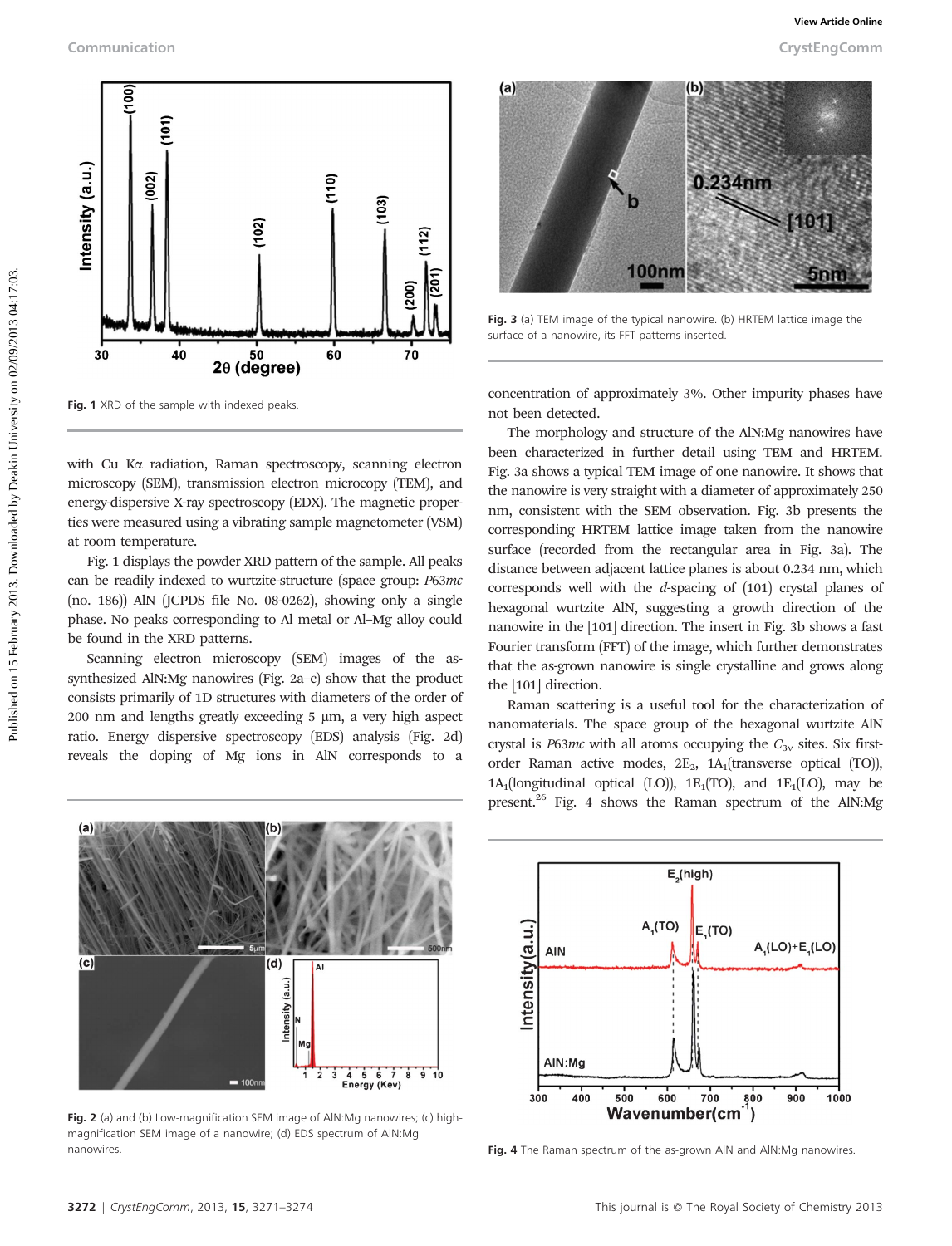nanowires. Three distinct peaks centered at 612.8, 658.2 and 671.4  $cm^{-1}$  are correlated to the first-order vibrational modes of A<sub>1</sub>(TO),  $E_2$ (high), and  $E_1(TO)$ , respectively. The low-intensity broad peak around 904.9 cm<sup>-1</sup> is assigned to the overlap of the modes  $A_1(LO)$ and  $E_1(LO)$ . The slight shift of  $A_1(TO)$ ,  $E_2(high)$  and  $E_1(TO)$  of the AlN:Mg nanowires relative to those of the undoped AlN nanowires, may be attributed to the distortion of the crystals due to the incorporation of Mg. These results are in good agreement with the results of room temperature DMS Sc and Y doped AlN nanostructures.17,18

Recently, there has been intensive interest in studying AlN based DMSs due to their potential applications in spintronics. However, the origin of ferromagnetism is still not clearly understood. Since magnetic transition metals are intrinsically magnetic, their precipitates or secondary magnetic phases in the host semiconductor may also contribute to the observed ferromagnetism. In order to avoid the problem of magnetic precipitates, doping an intrinsically nonmagnetic element, such as Cu, Sc and Y, has attracted theoretical and experimental attentions to produce AlN-based DMSs. Recently, Wu et al.'s ab initio calculations based on spin density functional theory have shown that Mg-doped AlN favoured the ferromagnetic ground state because Al vacancy and substitutional Mg impurity in AlN can lead to spin-polarized ground states.<sup>20</sup> However, there has been no report on the magnetic properties of Mg doped AlN experimentally. Our room temperature measurements of the magnetization versus magnetic field curve of the synthesized AlN:Mg nanowires shows a hysteresis loop, revealing its ferromagnetic behavior, as shown in Fig. 5. The saturation magnetization of the AlN:Mg nanowires is 0.051 emu  $g^{-1}$ , and its coercive field is about 127 Oe. Recently, Hui et al.<sup>23</sup> obtained AlN:Mg zigzag nanowires and regular nanowires using a chemical vapor deposition (CVD) method. They found that only the zigzag nanowires show ferromagnetism due to the Mg–N complexes exhibited in the zigzag nanowires (as revealed by the XPS spectrum). However, their regular nanowires do not show ferromagnetism because of the absence of Mg–N complexes in the regular nanowires (confirmed by the XPS spectrum). They concluded that it is difficult to synthesize AlN:Mg regular



nanowires with Mg–N complexes using the regular CVD method. It is noted that our arc discharge plasma method can provide very high temperatures up to 5000 K with a temperature gradient which is different to the regular CVD method.<sup>27</sup> The ferromagnetism in our AlN:Mg nanowires may result from the following two factors. Firstly, a large number of Al vacancies and surface defects in this sample can introduce spin polarization to N atoms around the defect site resulting in ferromagnetism. It was found by ab initio calculations that Al vacancies in AlN lead to ferromagnetism. $^{24}$  Our photoluminescence spectrum (Fig. S2, ESI<sup>†</sup>) shows a peak at 550 nm, which was related to the Al vacancies and surface defects in AlN:Mg nanowires confirming the results of theoretical calculation.23 Secondly, substitutional Mg impurities in AlN also lead to a ferromagnetic ground state. The XPS spectrum (Fig. S1, ESI<sup>†</sup>) shows a binding energy at 95 eV, which is very close to the previously reported value of Mg–N bonding in Mg-doped AlN zigzag nanowires. $^{23}$  It confirmed the substitution of Al by Mg in AlN:Mg nanowires. We created crystal structures of Mg doped AlN in the absence and the presence of Al vacancies according to the theoretical calculation<sup>24</sup> and the results of the XPS and photoluminescence spectrum (as shown in Fig. S3, ESI<sup>†</sup>). When an Mg atom substitutes an Al atom, Mg and its four neighboring N atoms strongly hybridize and it forms a tetrahedron  $MgN<sub>4</sub>$  with neighboring N atoms. Recent calculations based on density functional theory predicted that spin-polarized MgN<sub>4</sub> tetrahedra in AlN favor a ferromagnetic ground state. $22$  Our results further confirm the theoretical prediction. Therefore, both Al vacancy and substitutional Mg impurity in AlN nanowires lead to ferromagnetic ground states. CrystEngComm<br>
nanowies. These distinct poids centered at 612.8, 658.2 and 67.14<br>
one when the symphony involves in the non-distinct on the main distinct on the main distinct on the symphony of the symphony of the symphony

In summary, we reported the successful synthesis of AlN:Mg nanowires through direct nitrification of Al and Mg metals in arc discharge plasma with  $N_2$  as the working medium. No template or catalyst was used. The synthesized AlN:Mg nanowires with diameter around 200 nm and single-crystalline wurtzite-AlN structure show room temperature ferromagnetism, which may have applications in spintronic and optoelectronic nanodevices.

#### Acknowledgements

This work was supported financially by the National Natural Science Foundation of China (Grant Nos. 11074089, 51172087, 91014004, 50772043, NSAF. No. 10976011), Specialized Research Fund for the Doctoral Program of Higher Education (Grant Nos. 20110061110011, 20100061120093) and the National Basic Research Program of China (Grant No. 2011CB808200). The Deakin University under Alfred Deakin Postdoctoral Research Fellowship scheme and Central Research Grant Scheme (CRGS) are acknowledged as well.

#### References

- 1 H. Munekat, H. Ohno, S. von Molnar, A. Segmüller, L. L. Chang and L. Esaki, Phys. Rev. Lett., 1989, 63, 1849.
- 2 H. Ohno, Science, 1998, 281, 951.
- 3 H. Ohno, Nat. Mater., 2010, 9, 952.
- 4 A. Van Esch, L. Van Bockstal, J. De Boeck, G. Verbanck, A. S. van Fig. 5 Magnetic properties of AlN:Mg nanowires. Steenbergen, P. J. Wellmann, B. Grietens, R. Bogaerts,